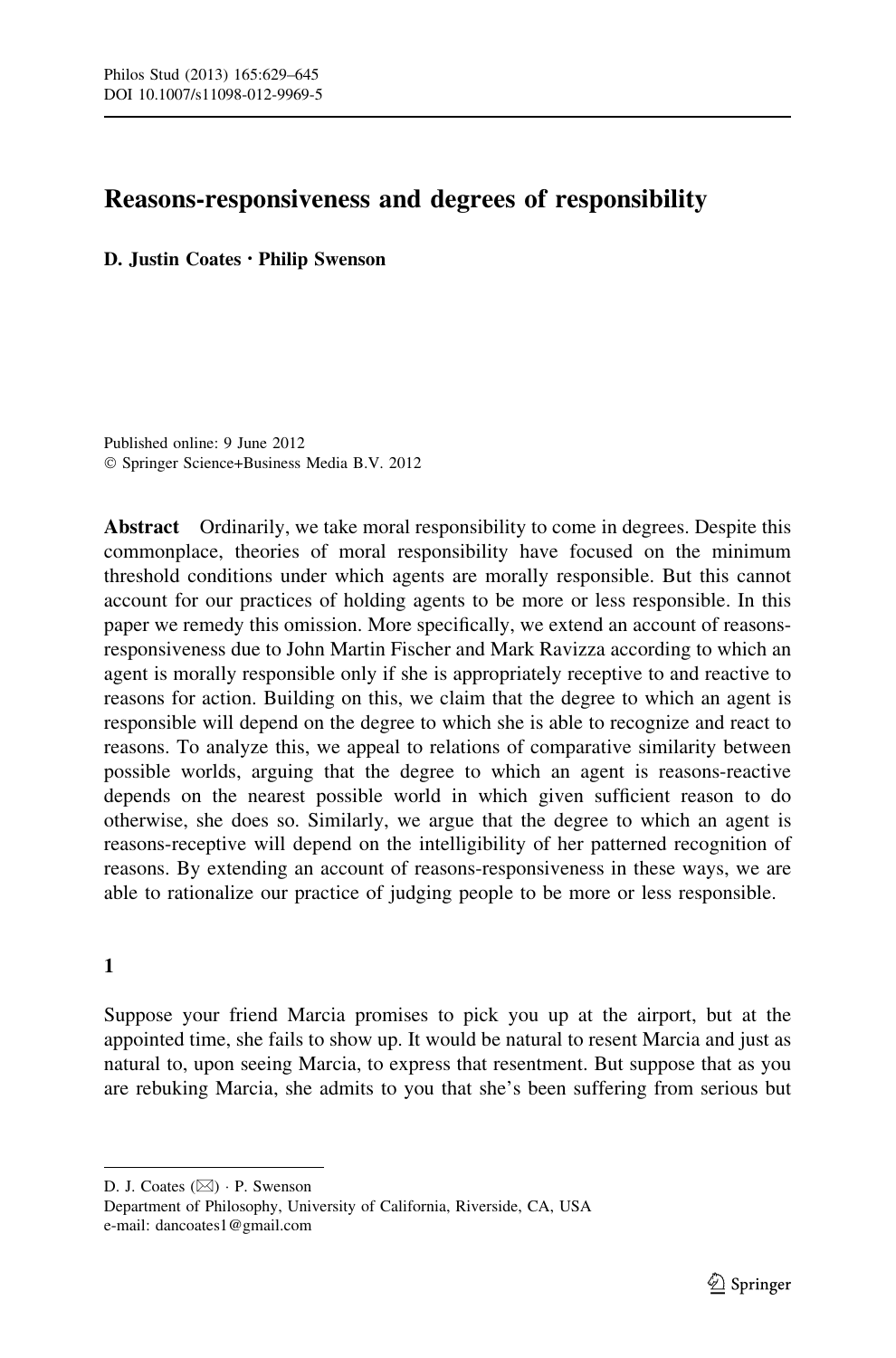non-debilitating bouts of depression, and that she was having trouble getting off of the couch on the day she was supposed to pick you up. This admission, we think, should lead you to revise your response to Marcia. Perhaps it does not fully *excuse* her failure to pick you up, but it does seem to *mitigate* the degree to which she is responsible for that failure.

Alternatively, suppose that on a later trip, your friend Thomas similarly breaks his promise and fails to pick you up. And suppose that as you are rebuking Thomas, he simply says that although he knew that he was obligated to pick you up, he just did not feel like it at the time since one of his favorite movies was on television and he wanted to watch it. Unlike in the previous case, there is no reason to suppose that this admission should lead you to revise your response to Thomas.<sup>1</sup> In this case, he treated you callously, as if his relatively minor whims (e.g., seeing a movie he's already seen many times) legitimately outweighed the normative significance of his promise to you and your need at that moment. And as such, it seems clear that he is a fitting target of your resentment.

So despite suffering from depression, it seems to us that in the first case, Marcia is morally responsible for her failure to pick you up. This judgment will be borne out when we consider the conditions under which agents satisfy some minimal threshold of moral responsibility. Likewise, in the second case, Thomas is morally responsible for his failure to pick you up. And again, this is because Thomas satisfies the minimal threshold conditions on moral responsibility. However, it seems implausible that Marcia is just as responsible as Thomas. That is, they seem to possess different degrees of responsibility. Specifically, Thomas seems to deserve more blame than Marcia for his failure to pick you up. That is, in the second case Thomas is more blameworthy for his action than Marcia is for her action.

# 2

This suggests that moral responsibility and blameworthiness come in degrees.<sup>2</sup> But this putative fact concerning moral responsibility and blameworthiness is in need of explanation. For although many theorists supply plausible threshold conditions on responsibility, thereby outlining the minimal control agents must possess, they have typically failed to extend the account in a way that can make sense of the intuitive claim that of the agents in these two cases, Thomas is more responsible and more blameworthy for his failure to pick you up than Marcia is in the first case. This paper aims to remedy this glaring omission.

<sup>&</sup>lt;sup>1</sup> In fact, if Thomas's explanation did lead you to revise your response, it would probably do so by heightening your resentment since his action was not simply motivated by forgetfulness or neglect but by callous disregard.

<sup>&</sup>lt;sup>2</sup> Some theorists, e.g., Fischer and Ravizza ([1998\)](#page-15-0), hold that moral responsibility is merely a threshold concept, while maintaining that blameworthiness comes in degrees. We diverge from these theorists on this point, thinking that although an account of moral responsibility should specify the minimum threshold conditions on responsible agency, it should be consistent with thinking that among agents who satisfy those conditions, they enjoy differential degrees of responsibility. More controversially, we believe that a full account of moral responsibility must actually specify the conditions under which agents are more or less morally responsible for their actions.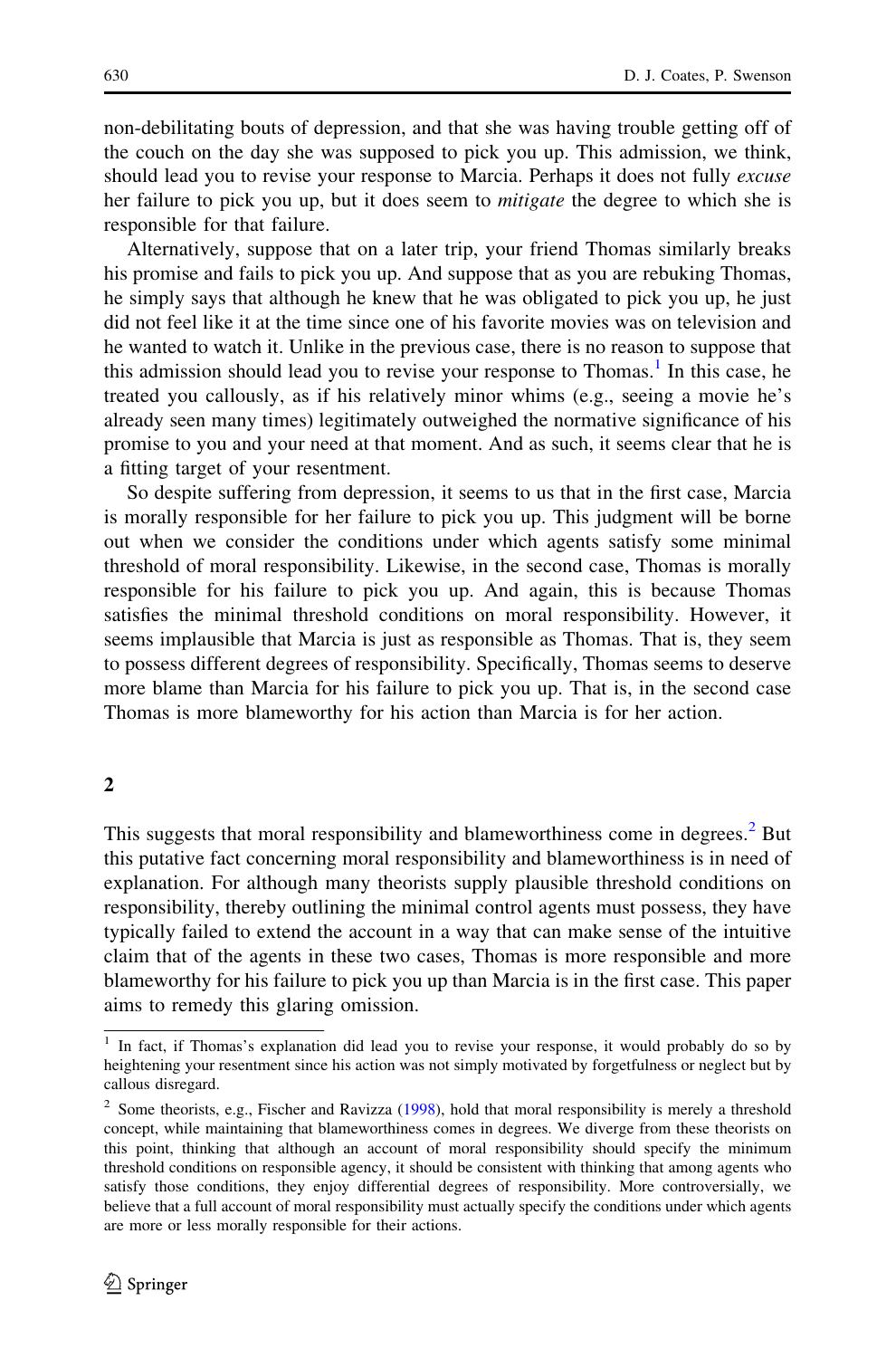As a first approximation, we think that the degree to which an agent is morally responsible depends on the degree to which she controls her action. $3$  But more specifically, we extend an account of control due to John Martin Fischer and Mark Ravizza. $4$  That is, we explain the conditions under which agents are more or less responsible by building upon each of the two components that Fischer and Ravizza take to be the basis of an agent's control.

First we argue that how responsible and blameworthy an agent is for her action can depend on the relevant modal properties of the actual-sequence moderately reasons-responsive mechanism that issues in her action. If those modal properties are made true by comparatively similar worlds, we argue that the agent in question enjoys a high degree of responsibility. Conversely, if those modal properties are made true by comparatively dissimilar worlds, the agent in question is less responsible. And second we argue that how responsible and blameworthy an agent is can depend on whether her sensitivity to a domain of reasons exhibits an intelligible pattern. Of course, because patterns of reasons-recognition can be more or less intelligible, agents can be more or less responsible or blameworthy in virtue of the degree to which (i) she is sensitive to the domain of reasons in question, or (ii) the degree to which her sensitivity fits an intelligible pattern.

To fully develop these claims, we begin by explaining Fischer and Ravizza's account of moderate reasons-responsiveness, which is plausibly thought of as a necessary component of the control condition on moral responsibility and blameworthiness.<sup>5</sup> We then extend their account in a natural and elegant way—a way that will explain why Marcia is less responsible and less blameworthy than Thomas. In short, we explain their differential degrees of responsibility and

<sup>&</sup>lt;sup>3</sup> There are at least two further ways in which it is plausible to think that the degree to which an agent is morally responsible can vary. First, an agent's degree of responsibility might depend on the degree to which she satisfies the epistemic condition on moral responsibility. Second, her degree of responsibility might depend on how onerous or demanding the agent's obligations are. One plausible way of accounting for this might be by appealing to the claim (recently defended by Erin Kelley [forthcoming]) that an agent is excused when it is unreasonable to demand that she comply with moral principles. If the reasonableness of demanding that an agent act morally comes in degrees, then plausibly, an agent's responsibility will be scalar as well. Unfortunately we do not have space to explore these issues further in the present discussion.

<sup>4</sup> Fischer and Ravizza's account of control is particularly well suited to the account we will develop because the components of control they identify clearly come in degrees and have the requisite modal properties our account requires. We suspect that with suitable clarification, the reasons-based accounts of moral responsibility due to Susan Wolf ([1990\)](#page-16-0), Jay Wallace [\(1994](#page-16-0)), and Dana Nelkin [\(2011\)](#page-16-0) could adopt accounts similar to ours. But we will not explore this here. Moreover, nothing in our discussion here presupposes the truth of compatibilism (or of Fischer and Ravizza's semi-compatibilism), and so incompatibilists who accept that some form of reasons-responsiveness is a necessary condition on moral responsibility can make use of the account we offer here. Of course, the incompatibilist would need to accept reasons-responsiveness as an independent requirement for moral responsibility in order to accept our account. Favored incompatibilist components of control, such as the ability to do otherwise, do not appear to have the modal properties needed to play the role that reasons-responsiveness will play in our account. (See note 15).

<sup>5</sup> We want to emphasize that even if Fischer and Ravizza's analysis of reasons-responsiveness is incorrect, something in its neighborhood is true, and our account can apply, *mutatis mutandis*, to the correct analysis of reasons-responsiveness.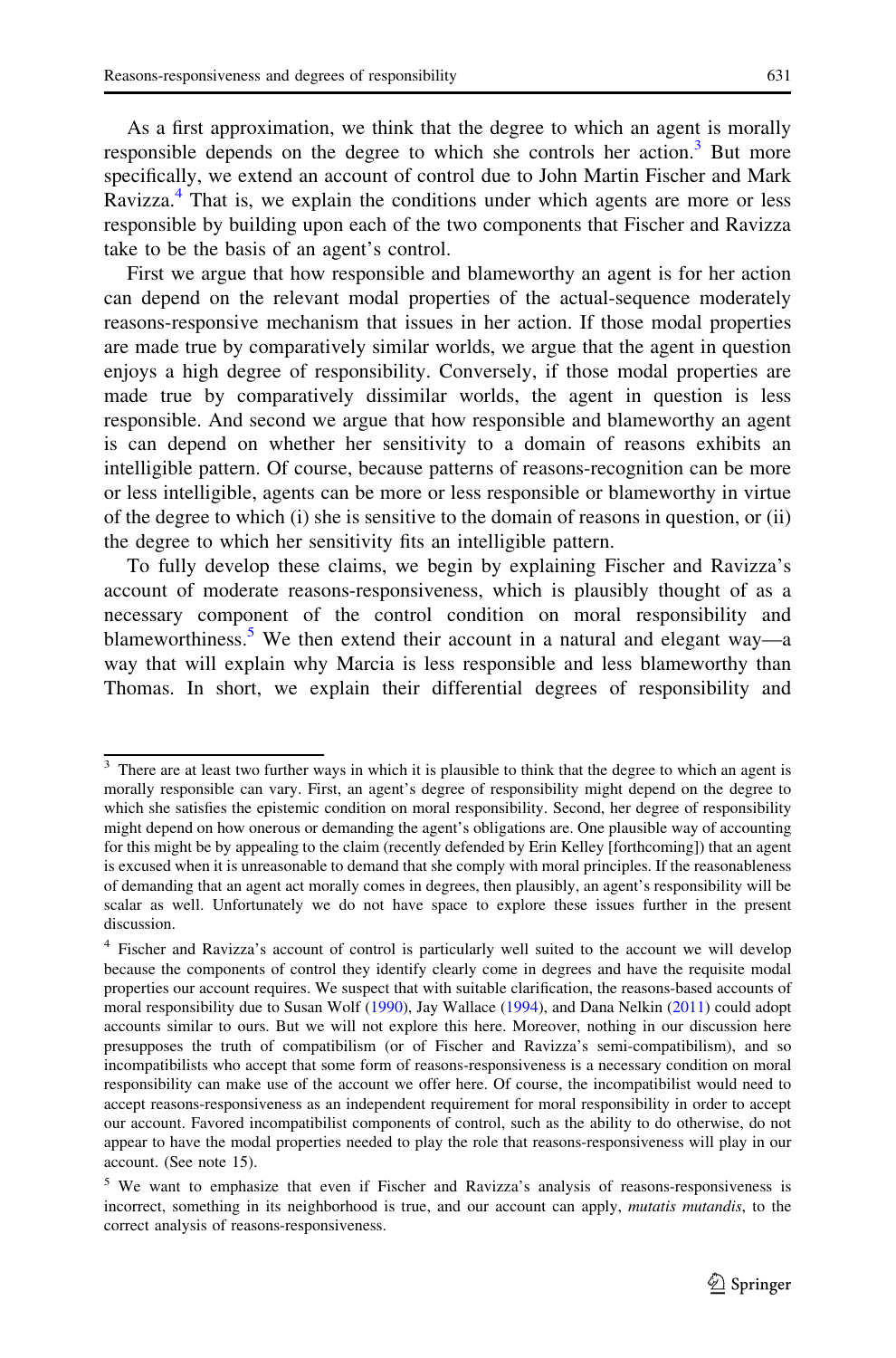blameworthiness in terms of their differing degrees of reasons-reactivity.<sup>6</sup> Next we consider another case of differential degrees of responsibility and blame. Here we extend Fischer and Ravizza's account in a way that will explain why e.g., young adolescents are intuitively less responsible and less blameworthy than normal adults in terms of differing degrees of reasons-receptivity.<sup>7</sup>

# 3

We begin with a discussion of the threshold conditions on moral responsibility, i.e., those minimal conditions that an agent must satisfy if she is to be morally responsible (to any degree at all) for her actions. Like Fischer and Ravizza, we claim that an agent minimally satisfies the control condition on moral responsibility only if her action issues from an appropriately ''reasons-responsive'' mechanism. The thought behind this claim is that if the mechanisms that actually issue in our actions are not suitably sensitive to reasons for and against a particular course of action, and if they are not suitably responsive to those reasons, then we cannot be responsible for our actions. This is a plausible way to capture the intuitive idea that moral responsibility requires (i) that we have the capacity to recognize reasons, particularly moral reasons, and (ii) that we have the capacity to react to those reasons.<sup>8</sup>

But what's involved in a mechanism being ''appropriately'' reasons-responsive or "suitably" reasons-receptive and reasons-reactive? That is, what distinguishes an insufficiently reasons-responsive mechanism from an appropriately reasons-responsive mechanism?

Fischer and Ravizza have a sophisticated and subtle answer to these questions. According to Fischer and Ravizza, a mechanism is appropriately reasons-responsive when the mechanism in questions is ''moderately reasons-responsive.'' More perspicuously, Fischer and Ravizza claim that:

A mechanism of type  $K$  is moderately responsive to reason to the extent that, holding fixed the operation of a  $K$ -type mechanism, the agent would *recognize* reasons (some of which are moral) in such a way as to give rise to an understandable pattern (from the viewpoint of a third party who understands the agent's values and beliefs), and would react to at least one sufficient reason to do otherwise (in some possible scenario). That is, a mechanism is moderately responsive to reason insofar as it is ''regularly'' receptive to

<sup>6</sup> Of course, as we'll see, in cases of clinical depression, agents are less reasons-receptive. Thus, it's plausible that a full explanation of Marcia's mitigated blameworthiness will require a discussion of the reasons-receptivity of those mechanisms that issue in her actions.

 $<sup>7</sup>$  Again, a full account of teenagers' mitigated responsibility will require a discussion of not only their</sup> reasons-receptivity but also their reasons-reactivity.

<sup>8</sup> Obviously, satisfying these conditions is not sufficient for moral responsibility, but it is necessary, and so it will be true of any responsible agent that she is appropriately reasons-receptive and appropriately reasons-reactive.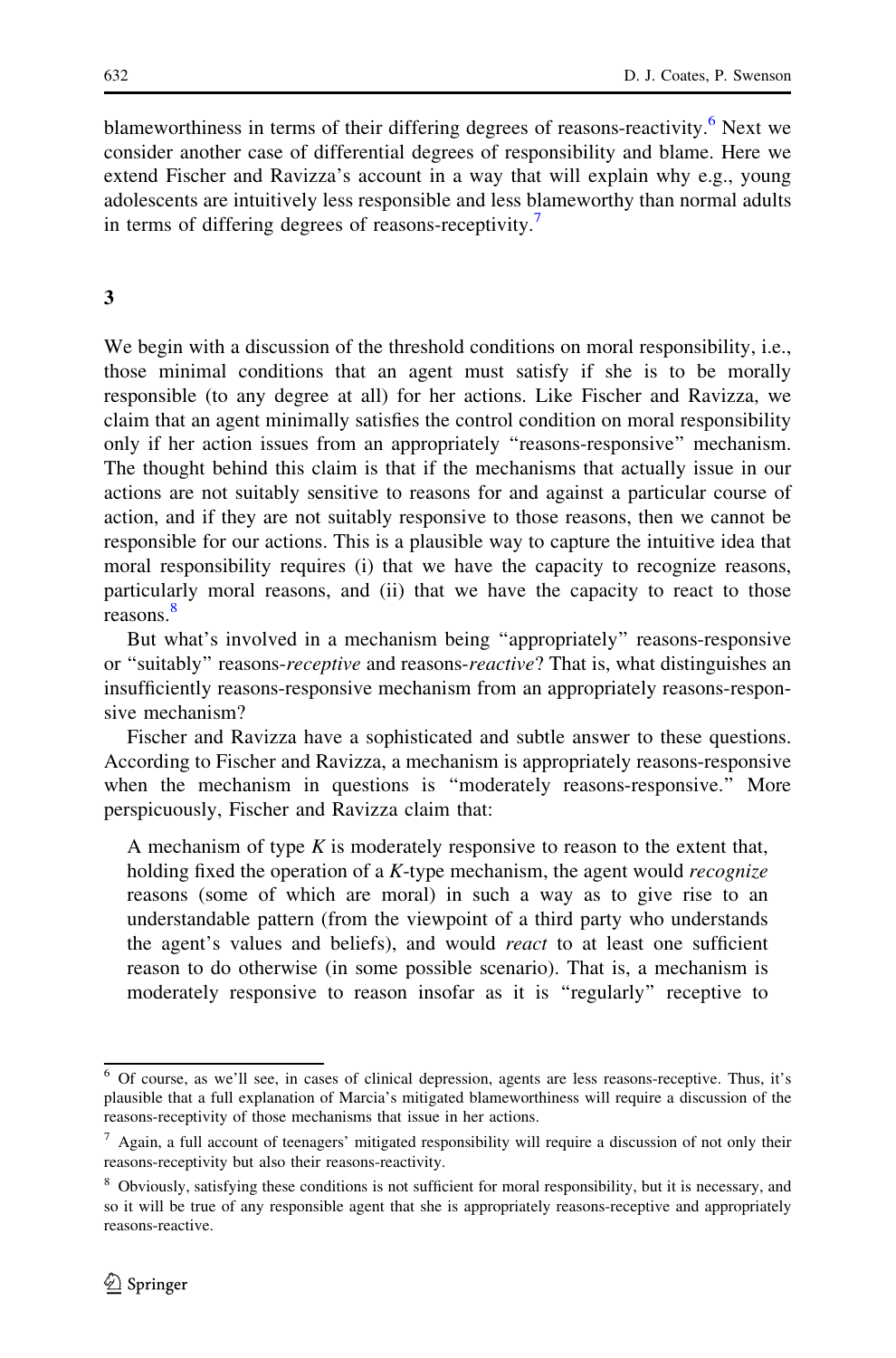reasons (some of which are moral), and at least weakly reactive to reasons (Fischer and Ravizza [1998,](#page-15-0) pp. 243–244).

Here Fischer and Ravizza claim that a mechanism is appropriately reasonsresponsive just in case it is (i) regularly reasons-receptive and (ii) weakly reasonsreactive. Of course, a bit more needs to be said to clarify Fischer and Ravizza's conception of moderate reasons-responsiveness.

First, we can say that a mechanism is reasons-receptive when it is sensitive to reasons for and against a particular course of action. Of course, bare reasonsreceptivity is too weak to ground moral responsibility. Suppose, for example, that tickets to the Super Bowl cost \$1,000, and further suppose that (plausibly) this constitutes a reason to refrain from buying tickets to the Super Bowl.<sup>9</sup> The mere fact that in deliberation Eric recognizes the \$1,000 price tag to be a reason to refrain from buying Super Bowl tickets is insufficient to show that Eric's deliberation (i.e., the actual-sequence mechanism that issues in his action) is appropriately reasonsreceptive. After all, if in deliberation, Eric did not similarly recognize a \$1,001; \$1,002; \$2,000; or \$5,000 price tag to be a reason to refrain from by Super Bowl ticket then Eric seemingly fails to grasp the *significance* of the reason to refrain from buying \$1,000 tickets. As Fischer and Ravizza put it, ''we are not only concerned to see that a person acting on that mechanism recognizes a sufficient reason in one instance; we also want to see that the person exhibits an appropriate pattern of reasons-recognition'' (Fischer and Ravizza [1998](#page-15-0), pp. 70–71).

Second, Fischer and Ravizza say that a mechanism is weakly reasons-reactive just in case given sufficient reason to do otherwise, the mechanism in question will react to that reason in at least one possible scenario. Now unlike regular reasonsreceptivity, which requires that a mechanism be sensitive to reasons across a wide and patterned range of possibilities, weak reasons-reactivity is a fairly low standard. Thus, mechanisms are weakly reasons-reactive if and only if given sufficient reason to do otherwise there is at least one possible world in which the mechanism in question reacts to the sufficient reason to do otherwise.

Because this standard for reasons-reactivity is so low, some have argued that Fischer and Ravizza need to strengthen this requirement a bit. For example, Michael McKenna [\(2005](#page-16-0)) suggests that moderate reasons-responsiveness plausibly requires that a mechanism have ''moderate reasons receptivity and weaker reactivity'' [p. 135]. Here ''weaker reactivity'' requires more than just one scenario in which the agent reacts to a reason to act differently.<sup>10</sup> However, it still does not require a pattern as broad and significant as regular reasons-receptivity. Although we find McKenna's suggestion plausible, we do not take a firm stance here on what the minimal threshold of reasons-reactivity should be. Whether one accepts Fischer and Ravizza's original proposal or McKenna's modification, reasons-reactivity will come in degrees in ways modeled by our account.

With this (brief) characterization of Fischer and Ravizza's account of moderate reasons-responsiveness in mind, we apply it to the case of Marcia.

<sup>9</sup> We model this case on a case found in Fischer and Ravizza [\(1998](#page-15-0)).

<sup>&</sup>lt;sup>10</sup> Similarly, Todd and Tognazzini ([2008\)](#page-16-0) suggest strengthening the standards for regular reasonsreceptivity.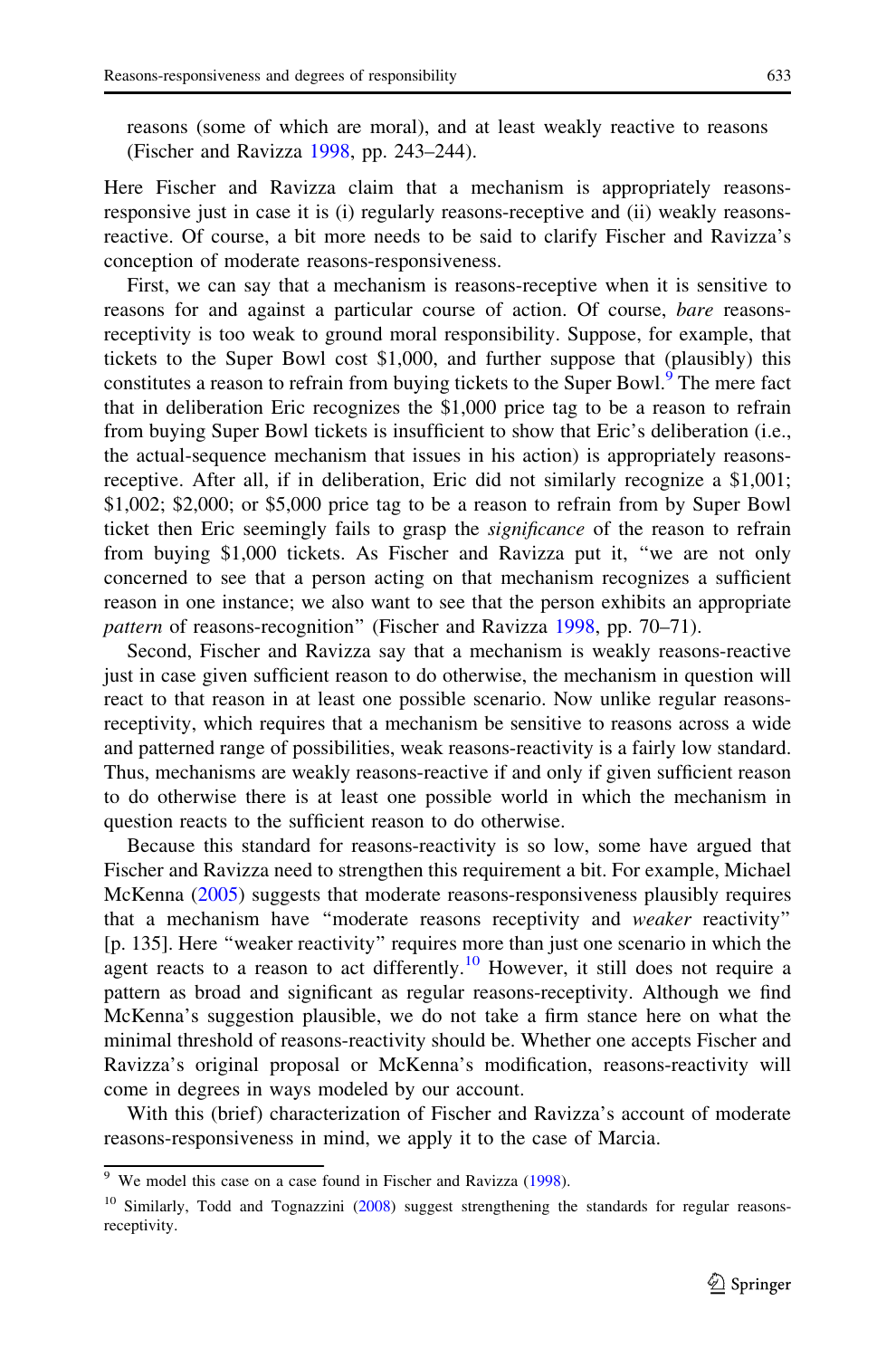Recall that although she promised to pick you up, Marcia failed to show up and you were left stranded at the airport. Upon rebuke, she confesses that she's been having a hard time lately dealing with her depression, and this softens your response. After all, her depression intuitively mitigates her responsibility and blameworthiness. However, it is plausible that despite suffering from depression, Marcia is, to some degree, responsible for her failure to pick you up. And Fischer and Ravizza's account of moderate reasons-responsiveness can help to explain this fact.

If Marcia is to be morally responsible for her failure to pick you up, the mechanism that actually issues in her action (or her omission in this case) must be regularly reasons-receptive and weakly reasons-reactive. In this case, let us suppose that the mechanism in question is Marcia's practical reasoning or deliberative mechanism. And further, let us remember that this mechanism is deeply affected by her depression.<sup>11</sup> Thus, for the purposes of our discussion, the actual-sequence mechanism that issues in Marcia's failure to come pick you is her depressed practical reasoning. With that in mind, Fischer and Ravizza's account comes into focus.

First, it is plausible to think that Marcia's deliberations are regularly reasonsreceptive. In her apology, Marcia fully admits that she had sufficient reason to come and pick you up at the airport and that she recognized the reason as such.<sup>12</sup> Moreover, we can suppose that her recognition of this reason is not disconnected from an understandable pattern since, as she's apologizing, she mentions that lately, she's been failing all her friends. Here, Marcia is admitting not only that she has sufficient reason to keep her promise to you, but she is also admitting that in relevantly similar cases, she has sufficient reason to keep her promises to other friends. And this reveals that her recognition of reasons is not haphazard; instead it is understandable and patterned as is required by regular reasons-receptivity.

Second, it is also plausible to think that Marcia's deliberations are weakly reasons-reactive. As we pointed out earlier, this is an especially low bar, so it should come as no surprise that Marcia clears it, even in her depressed state. To meet this

4

<sup>&</sup>lt;sup>11</sup> As we will see in the remainder of the paper, this will be especially relevant to the degree of Marcia's responsibility, even though, as we argue here, it does not undermine her ability to meet the minimal threshold conditions on moral responsibility.

<sup>&</sup>lt;sup>12</sup> Describing his own experiences with depression, Andrew Solomon wrote:

I ran home shaking and went to bed, but I did not sleep, and could not get up the following day. I wanted to call people to cancel birthday plans, but I could not. ... I knew that for years I had taken a shower every day. Hoping that someone else could open the bathroom door, I would, with all the force in my body, sit up; turn and put my feet on the floor, and then feel so incapacitated and frightened that I would roll over and lie face down. I would cry again, weeping because the fact that I could not do it seemed so idiotic to me, [Solomon ([1998,](#page-16-0) pp. 46–49); emphasis from Watson [\(2004,](#page-16-0) p. 93)].

The fact that Solomon is so upset over his inability to do the things he needs to do to take a shower suggests that he is able to see himself as having reasons for taking a shower. After all, when we cannot do something that we see ourselves as having no reasons to do, we rarely take our inability to be ''idiotic.'' Thus, it's plausible to suppose that Marcia would have been able to *recognize* her reason to pick you up (even if she, like Solomon, had real trouble acting on that reason).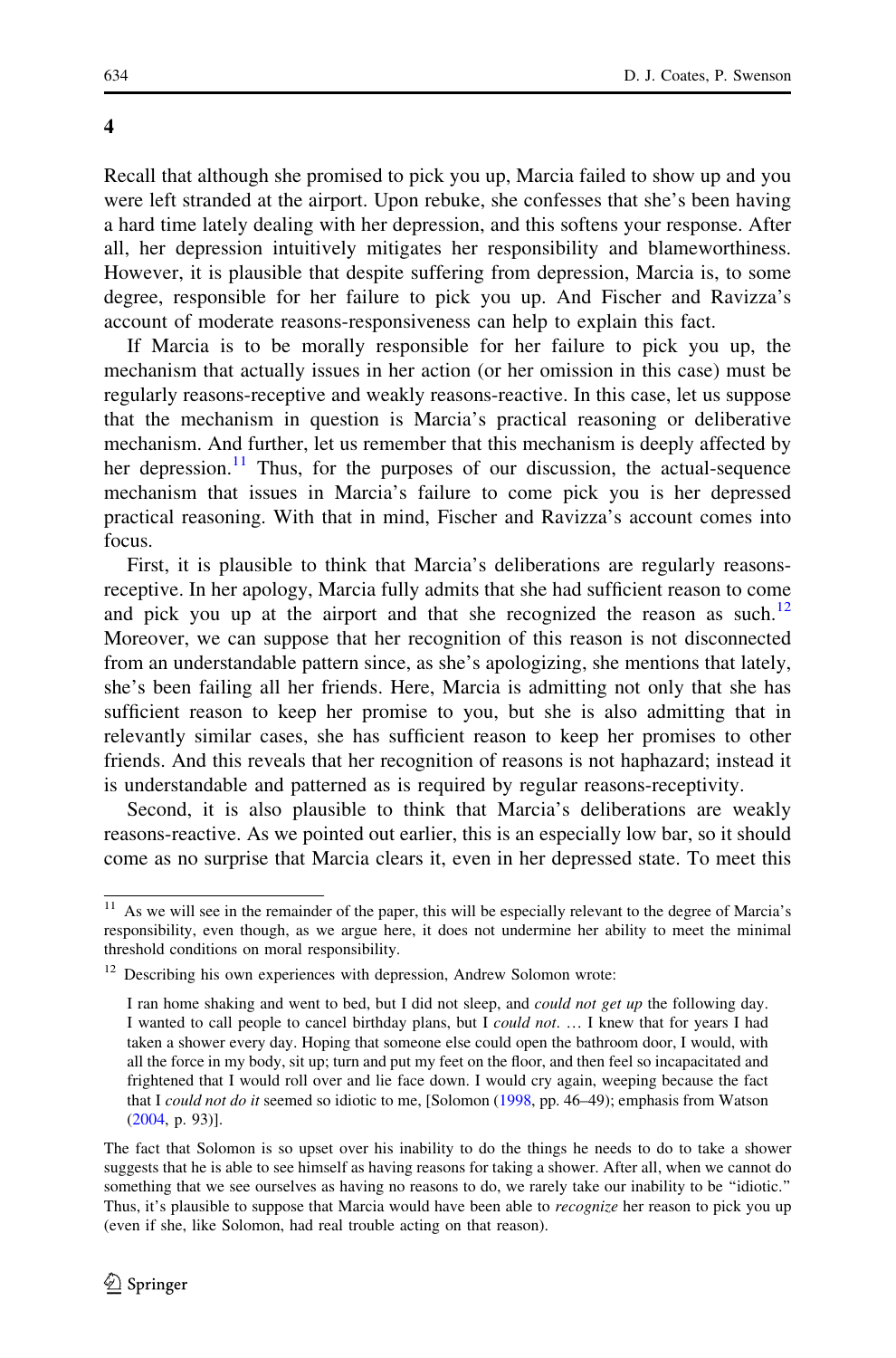<span id="page-6-0"></span>condition, it simply has to be the case that holding fixed the mechanism that actually issues in her action, there is at least one possible world in which, given sufficient reason to do otherwise, the mechanism reacts accordingly. Here we must hold fixed the actual-sequence mechanism: Marcia's depressed practical reasoning. If her depressed practical reasoning is going to satisfy the weak reasons-reactivity requirement, it must react to a sufficient reason to do otherwise in at least one possible world. And we think it is plausible that this is true of Marcia's depressed practical reasoning.

In the actual world, Marcia's depressed practical reasoning issues in her decision to stay in her apartment by herself even though she recognizes that there is sufficient reason to do otherwise. However, suppose that Marcia received a call (from a credible source) telling her that if she left her apartment for an hour she would win \$1,000,000. Surely this is a sufficient reason to leave the apartment! And plausibly, even though she is depressed and this depression significantly affects her deliberative mechanism, Marcia would leave her apartment in this scenario. Alternatively, suppose that Marcia smells smoke and recognizes that her apartment is on fire. Again, she would have sufficient reason to do refrain from sticking around the apartment. And again, it is plausible to suppose that Marcia would get up on the basis of the very same mechanism that fails to react to a sufficient reason to do otherwise (i.e., her promise to you) in the actual world. Thus, the mechanism in question is weakly reasons-reactive even though it failed to react to sufficient reason to do otherwise in the actual-sequence.

This suggests that Marcia's practical reasoning, though significantly affected by her depression, is a moderately reasons-responsive mechanism. And because her failure to pick you up issued from this mechanism, she satisfies this condition on moral responsibility.<sup>13</sup> But if Marcia satisfies the minimal threshold conditions on moral responsibility, how are we to differentiate between Marcia and Thomas, who seems to be *more* responsible, and subsequently, *more* blameworthy for his failure to pick you up?

#### 5

For ease of exposition, let us simply assume that like Marcia, Thomas acts on a regularly reasons-receptive and a weakly reasons-reactive mechanism. Thus, let us simply assume that Thomas also acts on a moderately reasons-responsive mechanism and thereby satisfies that condition on moral responsibility. Granting these claims, we think there are still some significant differences between Marcia and Thomas that will rationalize the intuitive judgment that Marcia is less blameworthy for her broken promise than is Thomas.

Recall that Marcia and Thomas satisfy the weak reasons-reactivity condition in virtue of the fact that (holding fixed the mechanism that actually issues in their

 $\frac{13}{13}$  Although this case is indeterminate with respect to the other conditions on moral responsibility, it would be possible to extend Marcia's story in a coherent way that would allow for her meet all the minimal threshold conditions on moral responsibility even though she suffers from depression.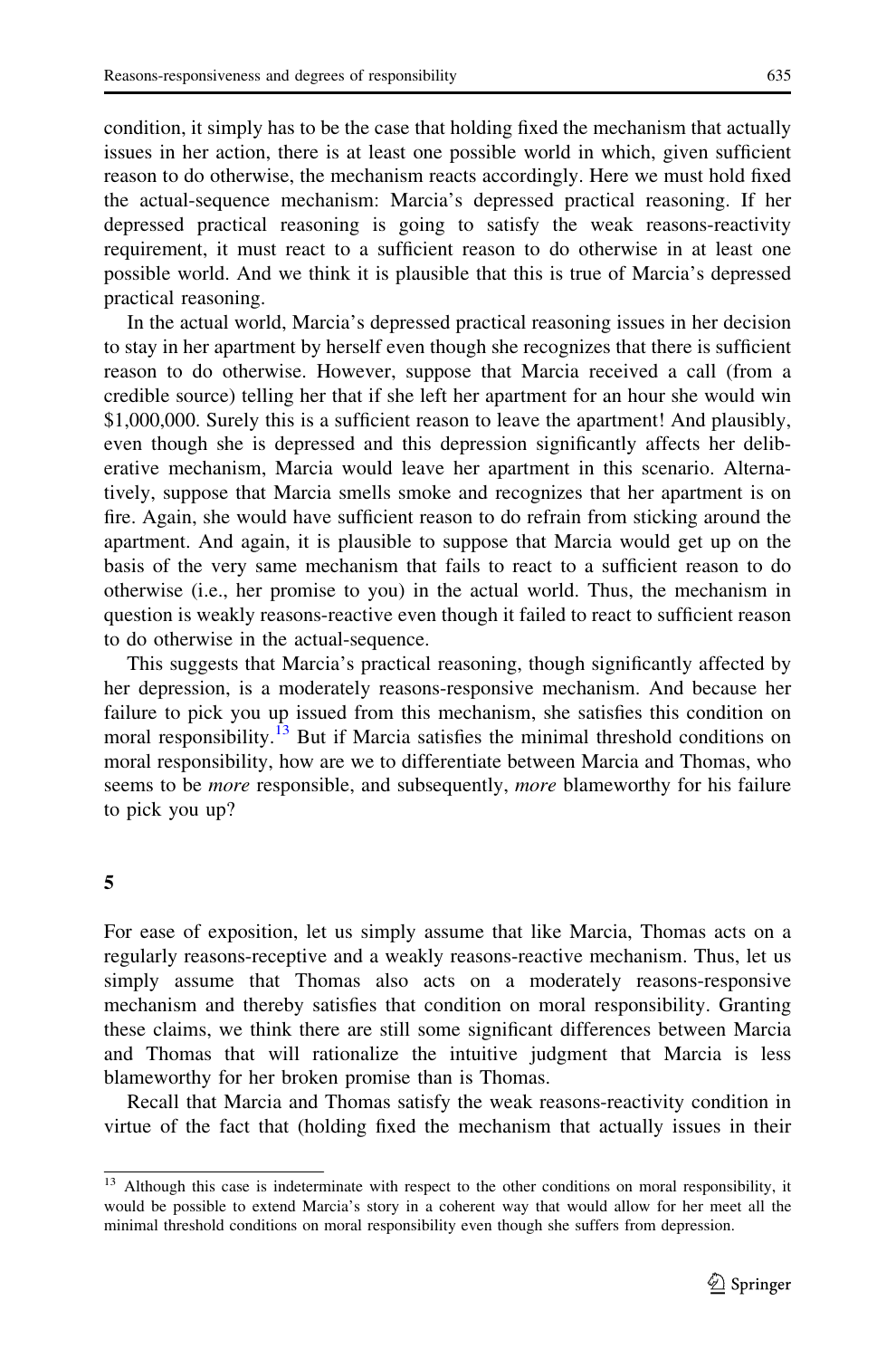<span id="page-7-0"></span>actions) there is at least one possible world in which given sufficient reason to do otherwise, the mechanism reacts accordingly. Because both Marcia and Thomas would have left their apartments to claim a \$1,000,000 prize or to avoid burning to death, they each minimally satisfy this requirement.

But notice, the possible worlds in which someone calls offering large sums of money or apartment buildings burn down are not particularly close to the actual world. What we mean is this: there are a number of *significant* differences between those possible worlds and the actual world in which Marcia's and Thomas's practical reasoning issues in their decisions to ignore their promises to you. And these differences affect the overall comparative similarity of the worlds in which the phone call comes or the fire starts and the actual world in which Marcia and Thomas decide to forgo the trouble of getting off the couch to come pick you up.

By itself, this might not seem significant, but we think that ultimately, considerations of comparative similarity underwrite Marcia's and Thomas's differential degrees of responsibility and blameworthiness. Roughly, our suggestion is as follows: the greater degree of comparative similarity that obtains between the actual world and the *nearest* possible world in which the actual sequence mechanism reacts to sufficient reason to do otherwise, the greater degree of responsibility. And correspondingly, the greater the degree of blameworthiness. Likewise, if there is less comparative similarity between the actual world and the nearest possible world in which the actual sequence mechanism reacts to sufficient reason to do otherwise, the agent in question is less responsible. And correspondingly, agents whose actions issue from such mechanism will be less blameworthy for their actions.

Our contention is that in this case, the nearest world in which given sufficient reason to do otherwise, Marcia's actual-sequence mechanism reacts accordingly is farther or *more distant* from the actual world than is the nearest world in which given sufficient reason to do otherwise, Thomas's actual-sequence mechanism reacts accordingly. And this fact, we claim rationalizes our judgment that Marcia is less responsible and thereby less blameworthy for her action than is Thomas. But the notions of ''nearness'' and ''farness'' and of ''comparative similarity'' between worlds are ticklish ones, so before we can defend this claim, we turn to a brief discussion of these relations.

# 6

On standard analyses of counterfactuals, the truth of some counterfactual—say, if Rick Perry was elected President, Sarah would leave the country—depends on whether Sarah leaves the country in the nearest world in which Rick Perry is elected President.<sup>14</sup> That is, whether a counterfactual is true depends on whether the consequent is true in the nearest world in which the antecedent obtains. Our thought is that the same notion of comparative similarity at stake in a counterfactual semantic is also relevant to the degree to which an agent is reasons-reactive.

<sup>14</sup> Obviously, our discussion of counterfactuals borrows heavily from David Lewis's [1973](#page-16-0) influential account.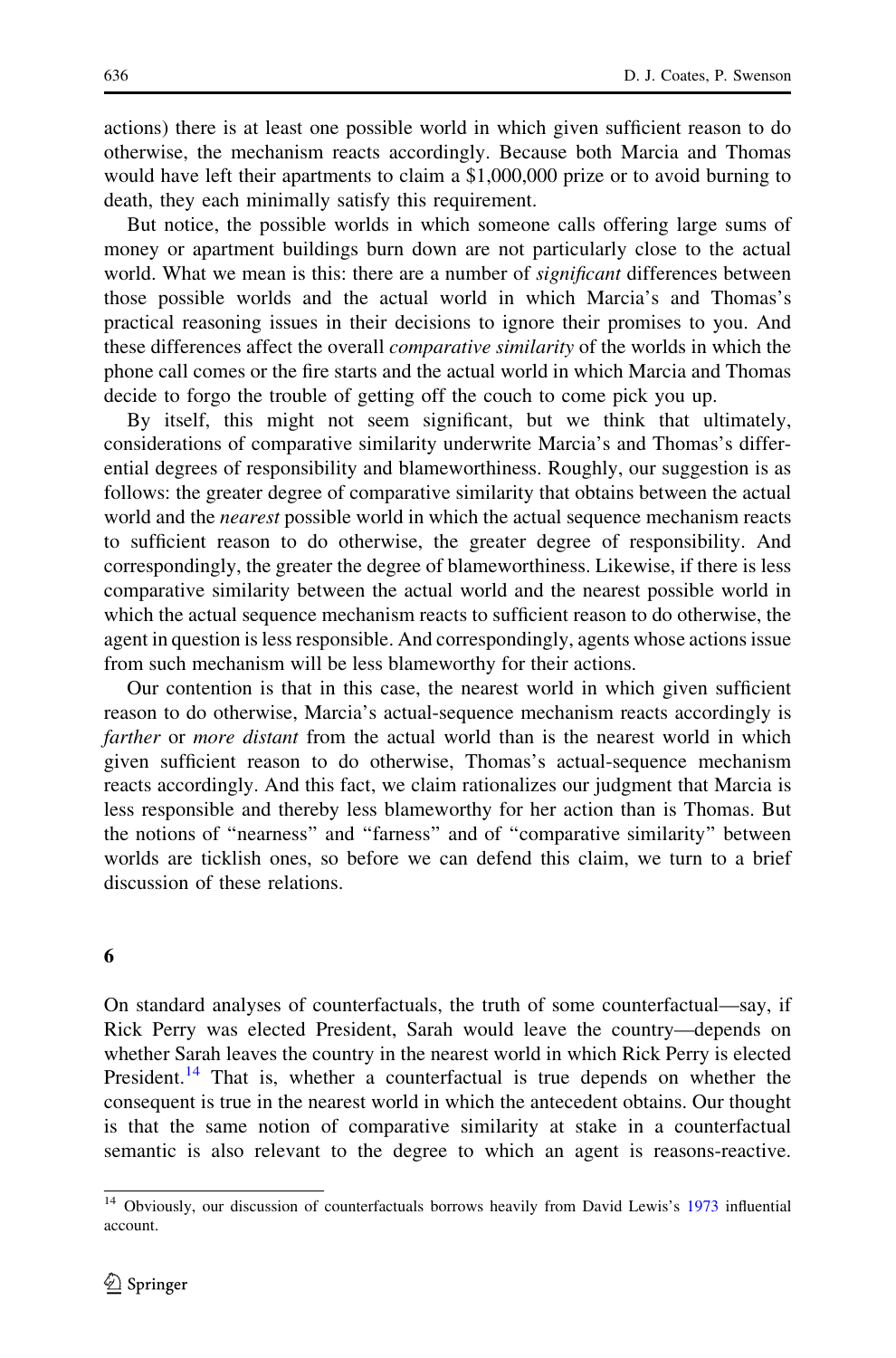Of course, this is hardly an analysis of the notion of comparative similarity, but it can help, since we can avail ourselves of the resources developed for counterfactual semantics.

Roughly (very roughly!), to say that worlds  $W_1$  and  $W_2$  are close in the sense of comparative similarity is to say that the facts that distinguish  $W_1$  and  $W_2$  are minor, trivial, or few.<sup>15</sup> That is, suppose that the only difference between  $W_1$  and  $W_2$  is that in  $W<sub>2</sub>$  there is one more blade of grass growing in Elizabeth's front lawn than is the case in  $W_1$ . If this is the only difference between these worlds, then they are comparatively similar and quite close indeed.

After all, suppose that in  $W_1$  Jeremy said, "Hey Elizabeth, your lawn is perfect. If there was even one more blade of grass, I'd say the grass was too thick. But as it stands, I can not believe how good it looks!'' On the standard analysis of counterfactuals sketched above, we can see that what Jeremy says is strictly speaking false. The nearest world in which the antecedent obtains is plausibly  $W_2$ . After all,  $W_1$  and  $W_2$  differ only with respect to the number of blades of grass growing in Elizabeth's front lawn. But in  $W_2$  it is plausible to think that Jeremy thinks and subsequently asserts that Elizabeth's lawn is perfectly luscious, even though it contains one more blade of grass than it does in  $W_1$ .

Consequently, we can see that the closeness (i.e., the comparative similarity) of  $W_1$  and  $W_2$  is grounded in the relatively minor differences in these worlds. That is, in asserting that  $W_1$  and  $W_2$  are nearby possible worlds, we aren't asserting that they are ''close'' in a geographical sense. Rather, we are asserting that the set of coherent propositions that are true at these distinct possible worlds show little variance. So suppose that at  $W_1$  the propositions  $p_1, p_2, \ldots p_{3,974} \ldots p_n$  are true, and that " $p_{3,974}$ " refers to the number of blades of grass in Elizabeth's front lawn at the time of Jeremy's utterance. We claim that  $W_2$  is close to  $W_1$  because the set of propositions  $p_1, p_2, \ldots, p_n$  that are true at  $W_2$  is, with the exception of  $p_{3,974}$  (and perhaps a few related propositions that explain the truth of  $p_{3,974}$  in W<sub>1</sub>), identical to the set of propositions that are true at  $W_1$ .

Of course, it is not just the number of propositions that two worlds share that determine their comparative similarity. For example, in ordinary contexts, the number of blades of grass growing in Elizabeth's lawn is insignificant. This explains why worlds such as  $W_1$  and  $W_2$  that only differ with respect to one the truth of one proposition (e.g., the number of blades of grass growing in Elizabeth's lawn is  $X$ ) can be extremely close. However, if blades of grass mattered significantly in ordinary contexts, we might conclude that this difference was relevant to assessing the comparative similarity between  $W_1$  and  $W_2$ . For example, a world in which Dan climbs to the top of El Capitan without falling might share a great many true propositions with a world in which he slips and falls, but because of a local violation in the law of gravity is lifted to the top. But plausibly, the world in which Dan climbs to the top of El Capitan in a perfectly non-miraculous way is closer to a world in which he falls and unfortunately plummets to his death.<sup>16</sup> After all, in

<sup>&</sup>lt;sup>15</sup> Admittedly, what counts as minor or trivial is contextually dependent, but given the aims of this paper we can ignore this further complication here.

<sup>&</sup>lt;sup>16</sup> This example comes from Alvin Plantinga ([1994\)](#page-16-0).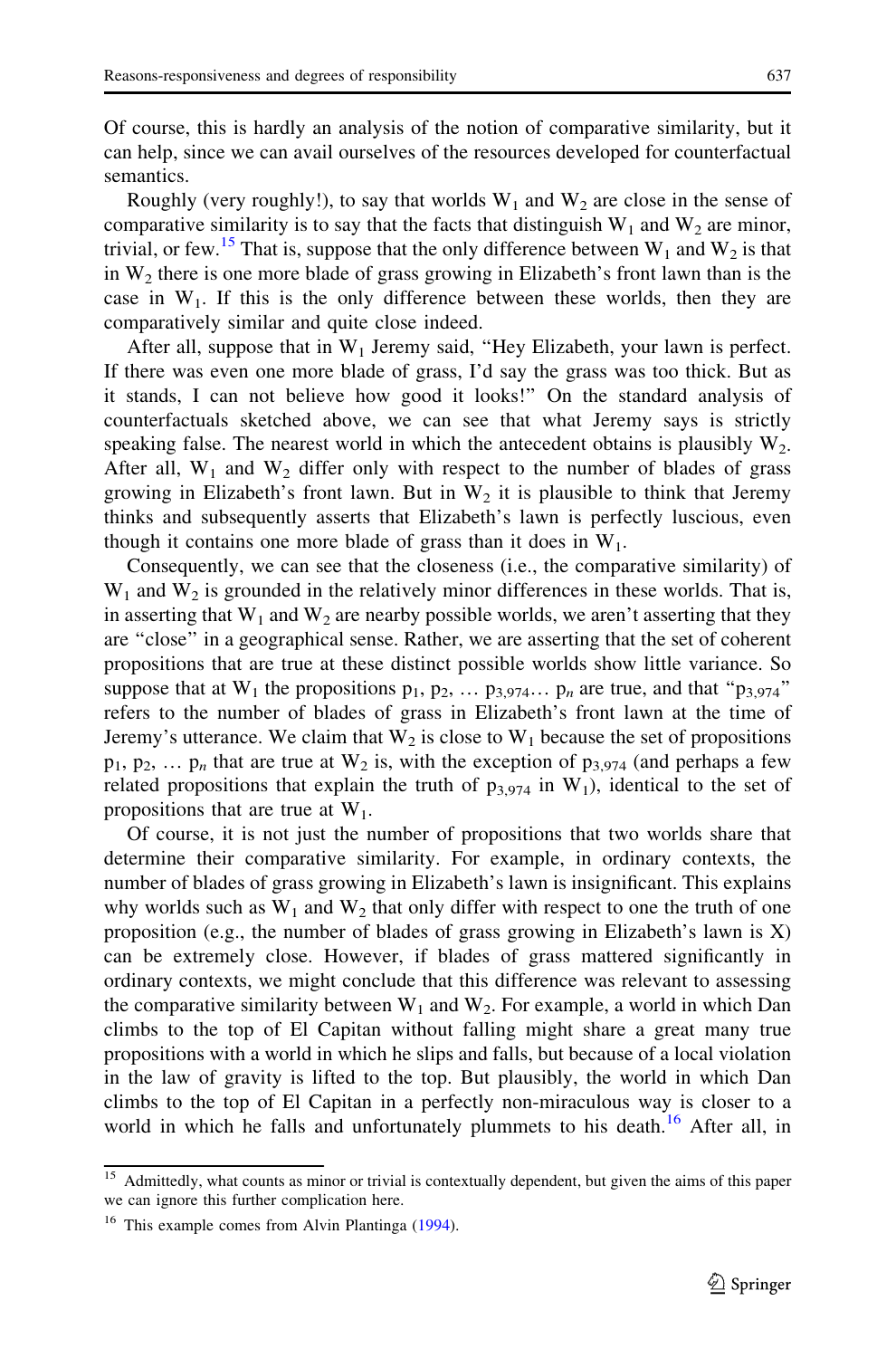<span id="page-9-0"></span>ordinary contexts, we hold fixed the laws of gravity, and being required to temporarily lift them to accommodate Dan's continued living, results in less comparative similarity overall.

This suggests that comparative similarity as a relation that obtains between worlds must be evaluated holistically; judgments of comparative similarity cannot rely on a mechanical assessment of shared true propositions. Yet despite the difficulty associated with nailing down this notion, we think that it is an intuitive one, and as we'll argue, it is relevant to the degree to which agents are morally responsible, and thereby relevant to the degrees to which agents are blameworthy.<sup>17</sup>

#### 7

We are now in a position to explain why Marcia is less responsible and less blameworthy for ignoring her promise to you than is Thomas. A natural thought here is that Marcia is less responsible because it is more difficult (in some sense of ''difficult'') for her to be motivated to get off the couch to come pick you up than it is for Thomas to be motivated to get off the couch to come pick you up. But what sense of ''difficult'' is at stake in this explanation? It can not simply be that it is more *causally* difficult because it is consistent with the cases that the causal pressure on Marcia and Thomas is the same. So there must be another way to make sense of the intuition that because it is harder for Marcia to keep her promise, she's less responsible and less blameworthy than is Thomas.

In our view, to say that it is ''more difficult'' or that it is ''harder'' for Marcia to keep her promise is to say that in the relevant sense, the world in which she does so is less *accessible* from the actual world. Of course, what makes worlds more or less accessible is a matter of comparative similarity.  $W_1$  is more accessible from  $W_2$ than it is from some very distant world  $W_{94,305}$  *because* there are more relevant similarities between  $W_1$  and  $W_2$  than there are between  $W_1$  and  $W_{94,305}$ . Accordingly, we claim that the degree to which Marcia's actual-sequence

 $17$  Despite the fact that we cannot give a complete account of comparative similarity we do want to highlight one important principle that governs judgments of comparative similarity in the context of moral responsibility. One might worry that cases involving Frankfurt-style counterfactual interveners make trouble for our suggestion that the nearness of the world where the agent reacts to a reason to do otherwise is relevant to the agents responsibility. Following a case developed by Harry Frankfurt ([1969\)](#page-15-0), suppose that agents A and B both commit a murder as the result of identical causal chains. In the case of A (but not B) let us further suppose that there was an evil neuroscientist prepared to causally intervene, should A show any sign that she might decide to not go through with the murder, and ensure that A commits the murder. However, as it happens, A carries out the murder without the need for any prompting from the neuroscientist.

Two things seem plausible here. First, A and B are equally blameworthy for the murders they commit and second, the world where A reacts to a reason to not commit the murder is much further away than the world where B reacts to such a reason. How can we account for these two claims? In our view cases like this show that what matters for comparative similarity in the context of moral responsibility is the similarity of the actual sequence causal chains leading to the action. Facts about portions of worlds that are causally isolated from the agents act (such as the presence of a merely counterfactual intervener) do not matter in this context. The nearest causal sequences in which A and B react to a reason to refrain from the murder are equally similar to the actual causal chain. This accounts for their equal blameworthiness.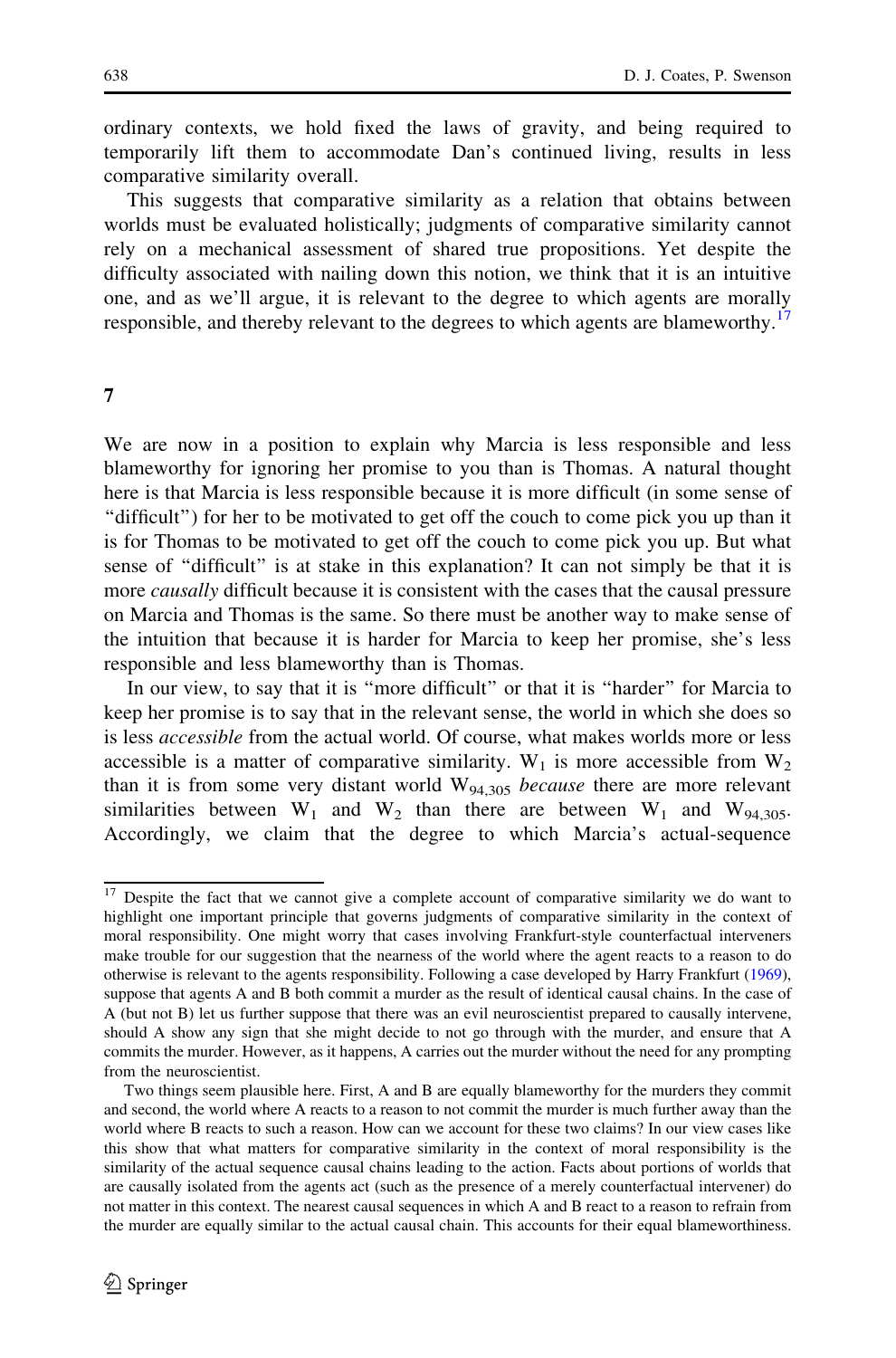mechanism is reasons-reactive depends on how difficult it would be for that mechanism to react to a sufficient reason to do otherwise. And we reductively analyze the notion of ''difficulty'' in terms of comparative similarity. On this view, it is difficult for Marcia's actual-sequence mechanism to react to sufficient reason to do otherwise because the nearest world in which the mechanism reacts according to a sufficient reason to do otherwise is distant (in terms of comparative similarity) from the actual world. And it is comparatively easier for Thomas's actual-sequence mechanism to react to sufficient reason to do otherwise because the nearest world in which the mechanism reacts according to sufficient reason to do otherwise is close (in terms of comparative similarity) to the actual world.

After all, compare a world in which given sufficient reason to do otherwise, Marcia's actual-sequence mechanism reacts accordingly to the actual world in which Marcia ignores her promise to pick you up. Plausibly, given her depression, there would have to be significant differences between these worlds—either a fire, or perhaps more optimistically, a call offering a lot of money. Because of her depression, not only does Marcia not feel like picking you at the appointed time, she would not feel like picking you up across a wide range of counterfactual scenarios. Moreover, she would not feel like doing anything across a wide range of counterfactual scenarios. Thus, the worlds in which she does feel like doing something and in which the actual-sequence mechanism suitably responds to sufficient reason, are likely to be distant from the actual worlds. Of course, there are such worlds—that is why the mechanism that produces her action is weakly reasons-reactive. But the nearest worlds that underwrite her weak reasons-reactivity are quite distant. And that is why she's less reasons-reactive (and therefore less responsible and less blameworthy) than an agent not suffering from depression.

Notice, the nearest worlds in which Thomas's actual-sequence mechanism reacts to a sufficient reason need not be distant. Very minor changes in how lazy he was feeling or the television programing would've been sufficient for the actual-sequence mechanism to issue in an action that accords with the weight of reasons. Thus, plausibly, there is a great deal of comparative similarity between the actual world and the nearest world in which Thomas's actual-sequence mechanism reacts to sufficient reason. And as a result, he's more reasons-reactive than someone like Marcia.

In short, the judgment that Thomas is more responsible and more blameworthy for failing to pick you up than is Marcia can be rationalized by appealing to how hard it would have been for them to do otherwise if they were given sufficient reason to do otherwise. And we analyzed the notion of ''hardness'' or ''difficulty'' in terms of the comparative similarity of worlds, the result being that Thomas is more responsible than Marcia because given sufficient reason to do otherwise, the nearest world in which the actual-sequence mechanism reacts accordingly is closer to the actual world. The worlds in question are close for Thomas but distant for Marcia. Thus, Thomas is more responsible and more blameworthy than is Marcia.

Now, we will argue that agent's degree of reasons-receptivity is also relevant to her degree of responsibility. In a natural way of spelling out Marcia's case, her depression will limit her receptivity to reasons as well as her reactivity to reasons. After all, when an agent suffers from depression, the reasons that are salient to her are restricted or altered in other ways. For example, the joy of walks on sunny days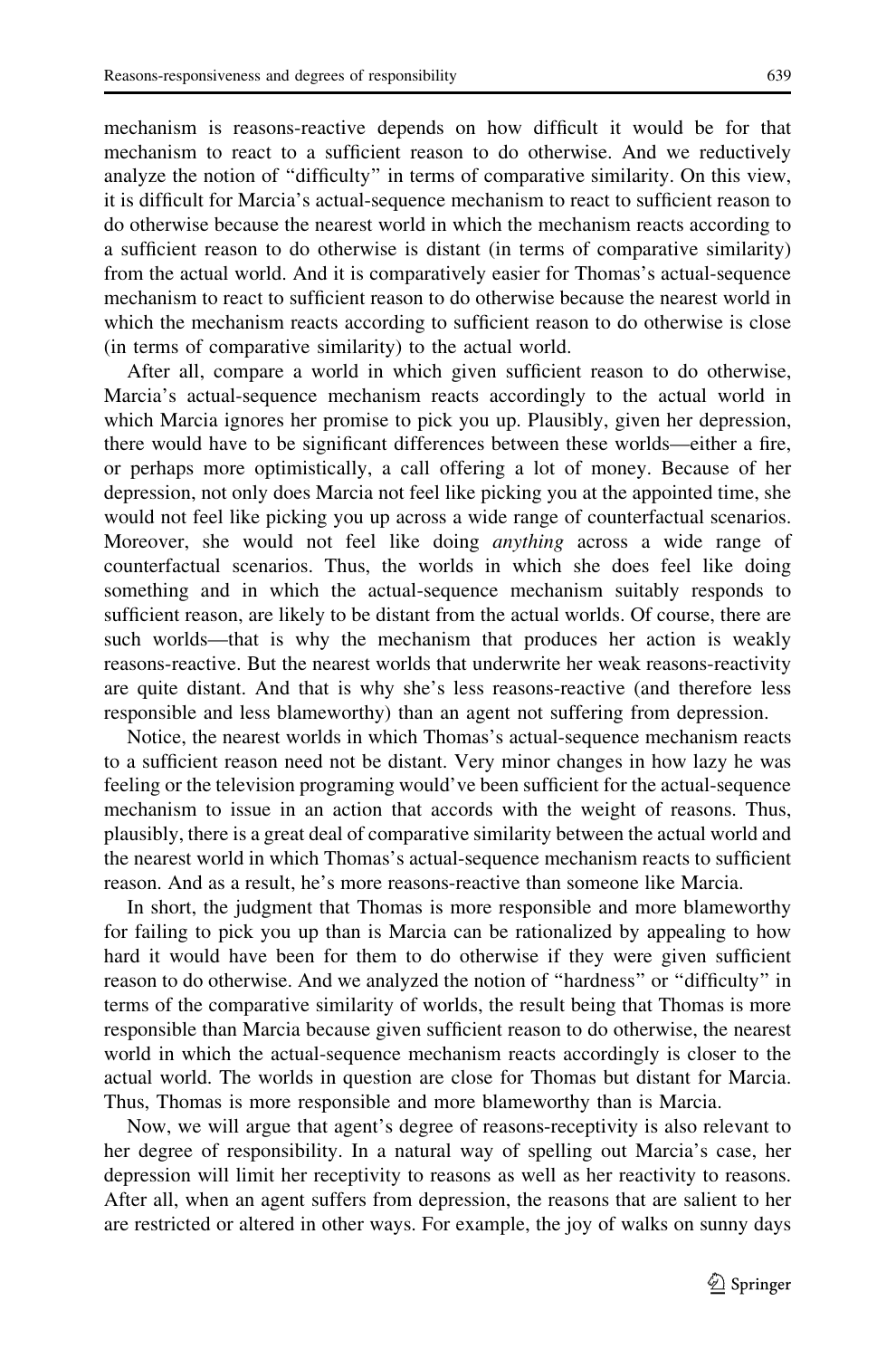<span id="page-11-0"></span>no longer sparks her imagination in ways that lead her to see the good weather as a reason for her to take a walk. Thus, on our account there will be two ways in which Marcia differs from Thomas that reduce her degree of responsibility. Despite this, we have focused on Marcia's reactivity to reasons on order to bring out how this affects an agents degree of responsibility. We will now go on to examine the connection between reasons-receptivity and degrees of responsibility.

# 8

Beginning with Fischer and Ravizza's account of moderate reasons-responsiveness as a necessary condition on moral responsibility, we argued that by extending such an account—especially by focusing on the weak reasons-reactivity requirement on moderate reasons-responsiveness—it is possible to explain why Marcia, a friend suffering from depression, is less responsible for breaking her promise to you than is Thomas, a friend ''suffering'' from selfishness. Comparing the nearest worlds in which it is possible to ground the actual-sequence mechanism's weak reasonsreactivity reveals that Thomas satisfies the weak reasons-reactivity requirement in virtue of a closer world than does Marcia. Thus, he is more responsible and more blameworthy.

However not all cases of differential degrees of responsibility and blameworthiness can be explained in this way. Consider Alexandra and Davis. Alexandra and Davis have each just been arrested for robbing (different) convenience stores. Let us suppose that they each satisfy the minimal threshold conditions on moral responsibility, i.e., that they are moderately reasons-responsive (and therefore, that they are regularly reasons-receptive and weakly reasons-reactive). On the face of it, it might seem that they responsible and blameworthy to the same degree. However suppose that Alexandra is 14, but Davis is 37 (and further suppose that Alexandra and Davis are healthy and normally developed for their ages). Upon learning this fact, we think it is natural to conclude that Alexandra is less responsible that is Davis. However, it is not obvious that we can explain this fact by appealing to differential degrees of reasons-reactivity. After all, had they known that there were security cameras in the convenience stores (a fact that serves as a sufficient reason to refrain from robbing a store) they each would have refrained from robbing the stores. But it is a nearby world in which they know this fact—say, a world in which they are slightly more attentive, or in which the cameras are more prominently displayed, or in which there were signs on the door announcing the presence of cameras. Thus, on our view, not only do they satisfy the condition of weak reasonsreactivity, they satisfy it in virtue of nearby possible worlds.

So appealing to differential degrees of reasons-reactivity won't rationalize the judgment that Alexandra is less responsible and less blameworthy for her crime than is Davis. In that sense, the account we develop in  $\S$ § [5](#page-6-0), [6](#page-7-0), and [7](#page-9-0) is not a general account of differential degrees of responsibility. However, by extending Fischer and Ravizza's account of moderate reasons-responsiveness in a second way, we can explain why Alexandra is plausibly thought to be less responsible for her crime than is Davis. While they are equally reasons-reactive, it is doubtful that Alexandra is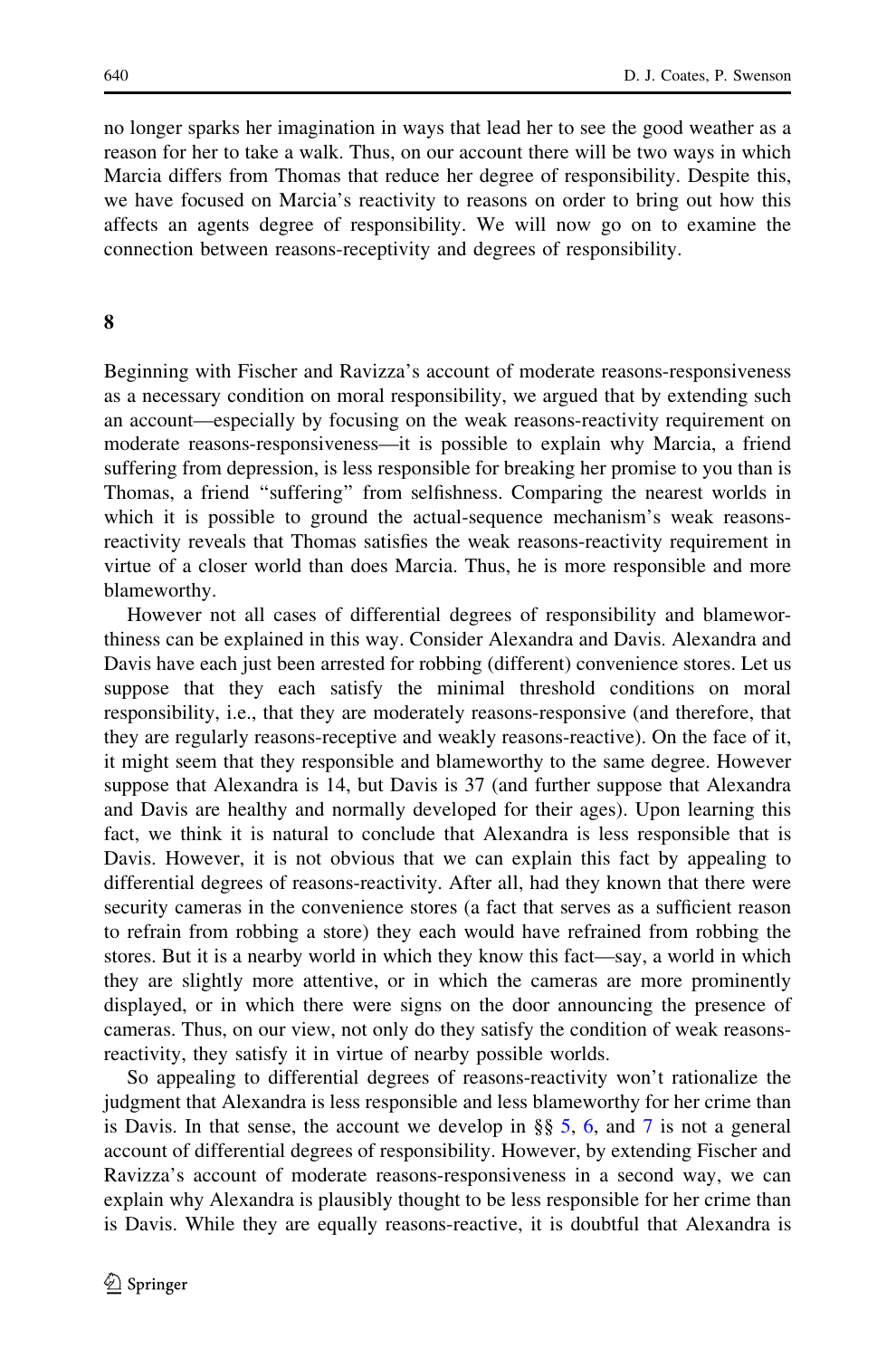<span id="page-12-0"></span>reasons-receptive to the same degree that Davis is reasons-receptive. These varying degrees of reasons-receptivity, we claim, can explain why Alexandra is less responsible (and thereby less blameworthy) for robbing the store than is Davis. So if it is plausible to think that a teenager such as Alexandra is less receptive to reasons, or alternatively, is receptive to reasons in a less understandable or less ''regular'' fashion than Davis, then it is plausible to think that we can explain their differential degrees of responsibility and blameworthiness by appealing to this fact.

#### 9

Unlike our extension of Fischer and Ravizza's account of weak reasons-reactivity, our extension of their account of reasons-receptivity is quite simple. Recall that moderate reasons-responsiveness requires that the actual-sequence mechanism be regularly reasons-receptive. Of course, this is simply a minimal threshold condition on moral responsibility. And intuitively, even regularly reasons-receptive mechanisms can be more or less regularly reasons-receptive because the intelligible patterns that ground the regularity of a mechanism's receptivity can be more or less understandable from a third-person point of view.

Higher (or lower) degrees of regular reasons-receptivity are possible in two ways. First, a mechanism could be sensitive to a wider (or narrower) range of reasons. For example, Tara is a bit of a wine snob, but deservedly so. Unlike most of us, she doesn't just pretend to know about tannins and terroir; she's actually sensitive to these considerations in her wine selection. So it is plausible to think that Tara is more reasons-receptive, at least within the domain of wine. Alternatively, compared to most of us, Jared might seem uncouth. But this is simply because he did not grow up in a home that emphasized the kind of manners and etiquette that most of us take for granted. As a result, he is not particularly sensitive to reasons of etiquette, even though he is, in general, regularly reasons-receptive. Second, a mechanism could process reasons in a more or less understandable fashion. If Larry has little disposal income, it is understandable that he sees Super Bowl tickets costing more than \$1,000 as too pricey. But it would be less understandable if he did not also see Super Bowl tickets costing more than \$500 as too pricey given his lack of discretionary funds. Of course, he would not be obviously irrational in the way that someone who saw \$1,000 tickets as too pricey but couldn't similarly see \$1,001 tickets as too pricey is irrational. But his receptivity to reasons would be less intelligible than that of someone who, given her lack of funds, saw \$500 tickets, as well as \$1,000 tickets, as too pricey.

Plausibly, when compared to normal adults, adolescents such as Alexandra, while meeting the regular reasons-receptivity condition on responsibility, act on mechanisms that are, by and large, less sensitive to the full range of reasons and worse at processing reasons in a fully intelligible fashion. After all, because children and young teenagers are less capable of appreciating the normative significance of moral reasons *as such*, they are less principled in their application and appropriation of such reasons. This is not too surprising given the great deal of subtlety that is required to make the right decision in a wide range of moral scenarios—a level of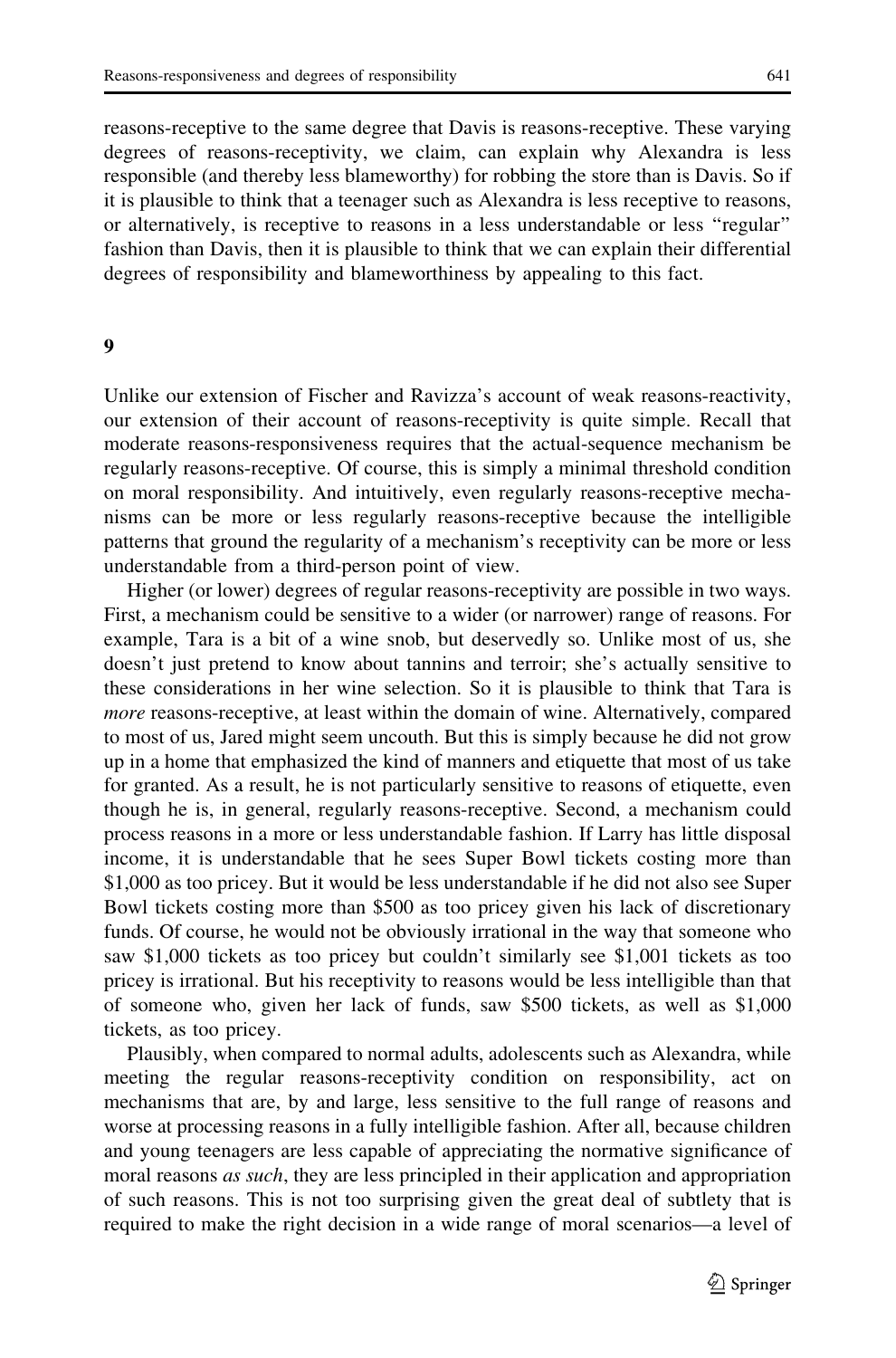<span id="page-13-0"></span>subtlety that only comes from life experience. Without such experience, young teenagers are unable to appreciate the significance of moral reasons to the same degree they will be able to when they reach adulthood.

These facts, we claim, can rationalize the judgment that Alexandra is less responsible and less blameworthy for her crime than is Davis. Unlike Davis, Alexandra's agency—while sufficient for satisfying the minimal threshold conditions on moral responsibility—is not fully developed. Such development comes with time and life experience. And specifically, time and life experience will afford Alexandra a greater sensitivity to reasons as well as a greater capacity for processing those reasons in an understandable way. In other words, time and life experience will transform Alexandra's already regularly reasons-receptive mechanisms into more reasons-receptive mechanisms.

As with Marcia, it is plausible to think that both Alexandra's reasons-receptivity and her reasons-reactivity are limited. In addition to reduced reasons-receptivity, adolescents tend to have more difficulty than adults in getting themselves to act on the reasons they do recognize. Notably, teenagers are known to have trouble with impulse control, which is plausibly understood to be a failure of reasons-reactivity. Thus, there are two reasons Alexandra is less responsible than Davis. So although we have focused on Alexandra's reasons-receptivity here in order to highlight the connection between degrees of reasons-receptivity and degrees of responsibility, we admit that a full account of why Alexandra is less responsible and blameworthy than Davis would require a discussion of reasons-reactivity.

# 10

Before concluding, we now wish to pause in order to consider a possible objection to the account we have developed. One might take issue with our claim that those who are less receptive to reasons are thereby less responsible for their bad behavior. For example, racists and bigots might be thought to be less reasons-receptive, since, at least in some cases, the racist or bigot seems unaware that they have genuine moral reasons reasons to treat everyone equally. However, it is also natural to think that it is precisely the racists and the bigots who are apt targets of resentment and indignation.<sup>18</sup> Does our account (implausibly according to some) yield the result that such a person bears only a small amount of responsibility for her racist or bigoted behavior?

In order to address this case we need to introduce a further consideration that can affect an agent's degree of responsibility. We have said that an agent's degree of responsibility partially depends on the degree to which she is currently reasonsreceptive. In addition we find it plausible that her degree of responsibility is often sensitive to her past degree of reasons-receptivity (and reasons-reactivity). Suppose that our racist currently has diminished reasons-receptivity with regard to reasons to

<sup>&</sup>lt;sup>18</sup> Thanks to an anonymous referee for bringing this case to our attention. To some extent, our statement of the worry tracks a problem that Gary Watson ([1987\)](#page-16-0) raises for Strawsonian theories of moral responsibility.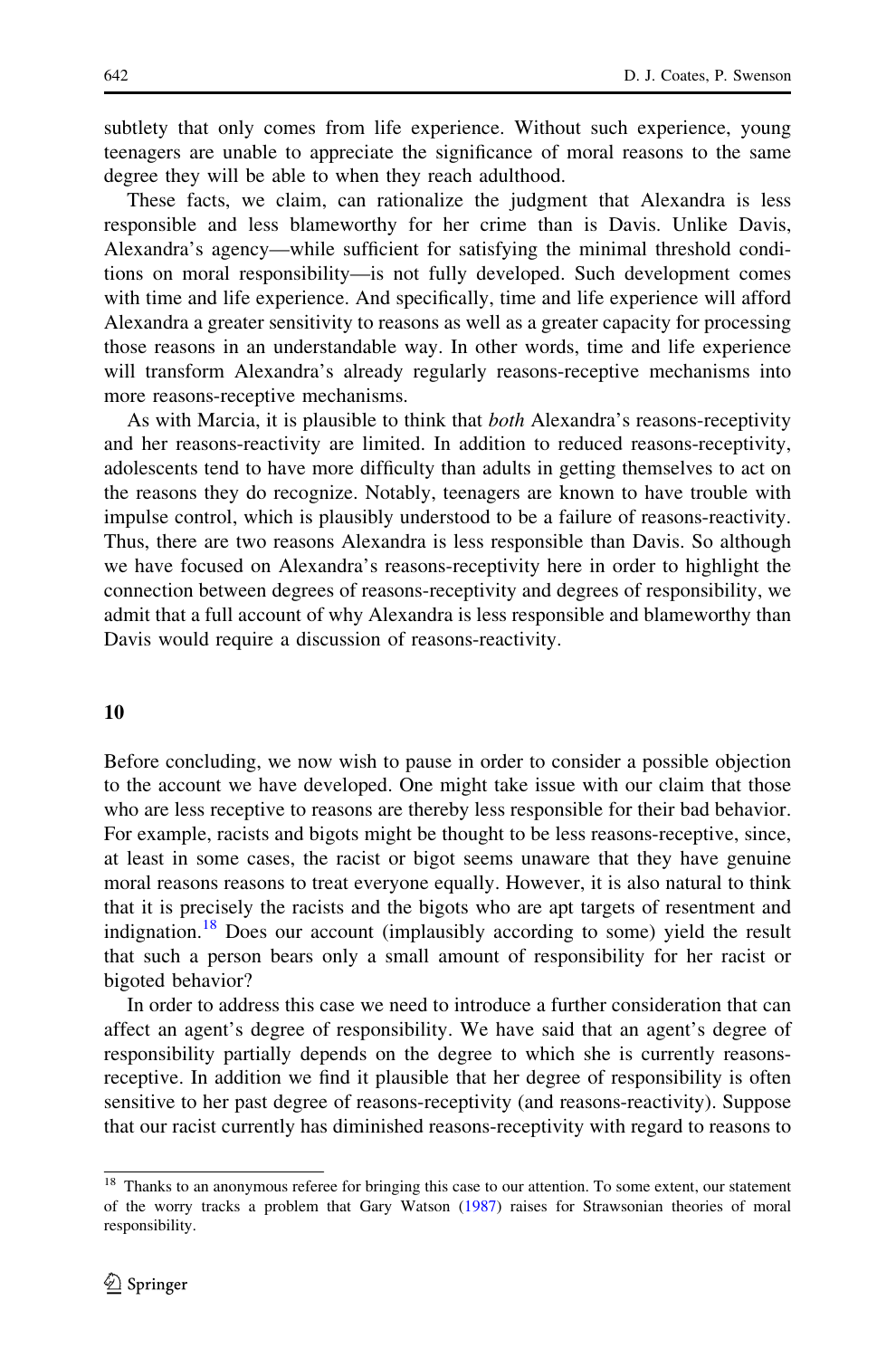respect people of other races because in the past she has repeatedly decided to think hateful thoughts about people of other races. Not surprisingly, these hateful thoughts gradually inhibit her ability to recognize a certain set of moral reasons. Furthermore, suppose that when making those prior decisions she possessed a high degree of reasons-receptivity. In this case we do not think that her responsibility is substantially reduced. This is because she is herself morally responsible for her diminished reasons-receptivity.<sup>19</sup> This suggests that the degree to which an agent is responsible is also a historical question. When an agent's past choices lead, "in the right sort of way," to current behavior, this can increase her degree of responsibility.<sup>20</sup>

Now of course, not all cases of racism can be handled this way. And if our racist's lack of reasons-receptivity is explained in some other way, then we may have to grant that the racist's responsibility is mitigated to some extent. Of course, we don't have to thereby conclude that the racist or the bigot is not responsible or blameworthy. Thus, rather than a cost of our view, we take this to be the correct judgment to make in such cases. For example, it is plausible to think that a racist living in the antebellum South (call him Robert), while still morally responsible and blameworthy for his racist attitudes, is nevertheless less responsible and blameworthy for his racist attitudes than a contemporary racist is (call him David). And a plausible explanation for this would be that Robert is less reasons-receptive i.e., he is less aware of liberal reasons for treating persons of all races as equals.<sup>21</sup> Indeed, contingent facts about our environments, cultures, and upbringings can dramatically affect our reasons-receptivity dramatically affecting what we take to be reasons. Of course, we also suspect that even antebellum racists like Robert were sufficiently receptive to moral reasons, and so we suspect that they deserve (or would have deserved) our opprobrium. It is just that we think that Robert is *less* responsible than are contemporary racists like David, and thus we are willing to accept the conclusion that the prejudiced and bigoted are sometimes less responsible due to their decreased reasons-receptivity.

Of course, what we say here is not peculiar to racists and bigots. Instead, it points to an important feature of moral responsibility: that it is a historical phenomenon.<sup>22</sup> Historical considerations—e.g., the cultural and environmental contingencies that shape our status as reasons-receptive—can affect the degree to which I am reasonsreceptive. Thus, an agent's history can affect the degree to which she is morally responsible.

<sup>&</sup>lt;sup>19</sup> Plausibly, just as you cannot legitimately avoid an obligation by tying yourself to a chair, thereby making it impossible to fulfill the obligation, neither can you mitigate your responsibility by deciding to diminish your reasons-receptivity in the way described above.

<sup>&</sup>lt;sup>20</sup> Unfortunately we do not have an account of what "the right sort of way" amounts to. However, it is often taken to include a foreseeability requirement. And we think something like this is on the right track.

 $21$  Obviously, we are not claiming that Robert is not responsible or blameworthy for his racist attitudes he certainly is. But it does seem as if, given his cultural context, his repugnant actions display less ill will than do those of David. And the best explanation for this difference in the quality of their wills is simply that Robert is less sensitive—i.e., less reasons-receptive—to reasons issuing from a demand of mutual regard that extends not only to caucasians, but to persons of all races.

 $22$  Indeed, Fischer and Ravizza ([1998\)](#page-15-0) make this exact point.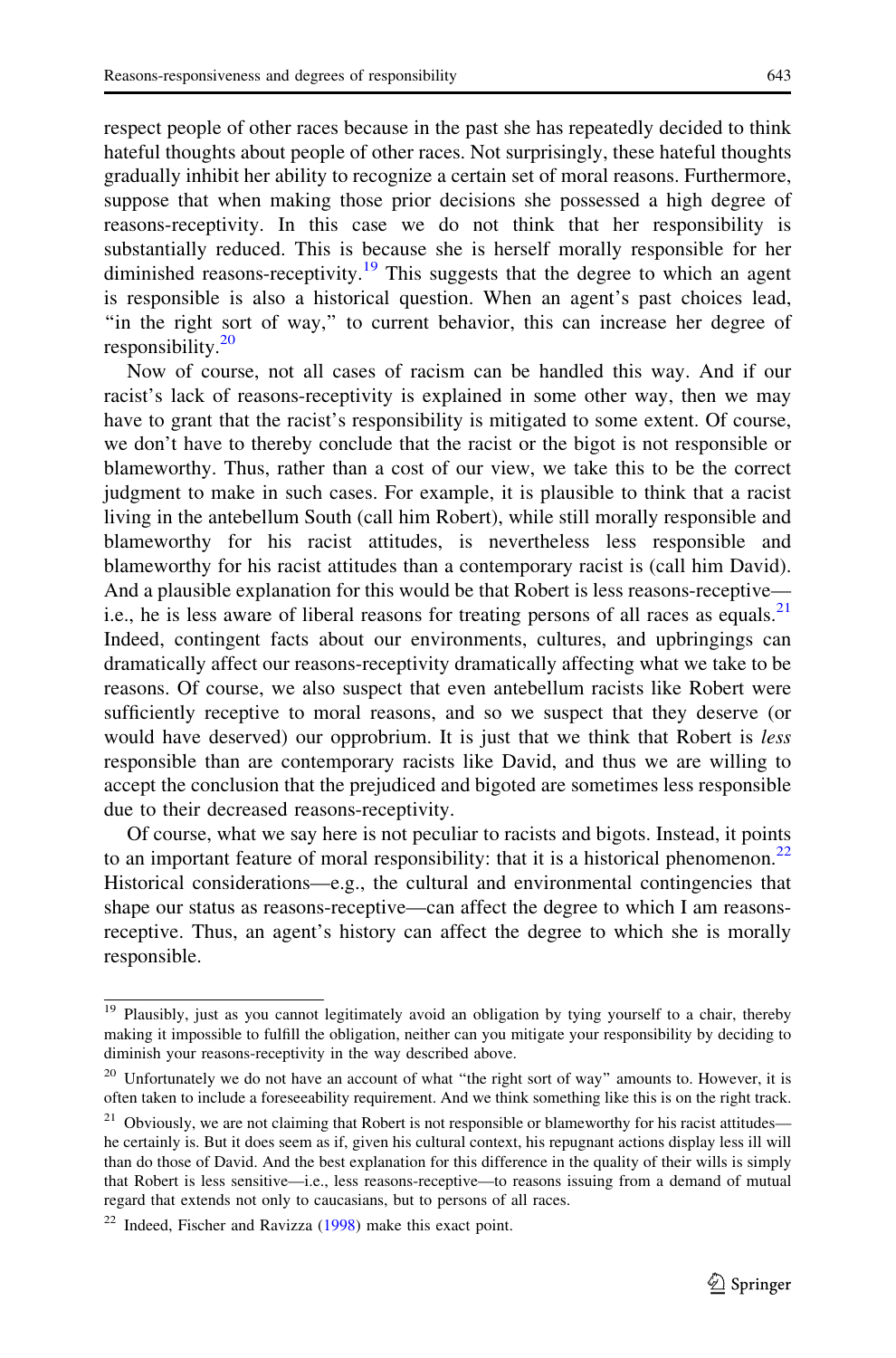In the preceding sections, we have extended Fischer and Ravizza's account of moderate reasons-responsiveness in two ways. First, we claimed (in  $\S$ § [5](#page-6-0), [6,](#page-7-0) [7](#page-9-0)) that it is possible to explain some cases of differential degrees of responsibility and blameworthiness by appealing to features of the weakly reasons-reactive actualsequence mechanisms. This explanation, we argue, partially explains why agents suffering from depression are less responsible and less blameworthy for their actions than are agents who do not suffer from such maladies. Second, we claimed (in  $\S$ § [8,](#page-11-0) [9](#page-12-0), [10](#page-13-0)) that it is possible to explain other cases of differential degrees of responsibility and blameworthiness by appealing to features of the regularly reasons-receptive actual-sequence mechanisms. This explanation will partially account for why children and adolescents are less responsible and less blameworthy for their actions than are normally functioning adult agents. (Again, we do recognize that both reduced reasons-receptivity and reduced reasons-reactivity are likely to be present in both adolescents and the depressed. The full explanation of their reduced responsibility will appeal to both of these factors.)

Of course, we have only considered two cases of mitigated responsibility and blame: depression and adolescence. And obviously, the fact that our extension of Fischer and Ravizza's account of moderate reasons-responsiveness is able to accommodate these two cases is not a decisive reason to accept our claims concerning the connection between comparative similarity and reasons-reactivity or our attempt to account for more or less reasons-receptive mechanisms. However, we think that proof is in the pudding. That is, we think that our account has a significant explanatory and theoretical payoff for a wide range of cases of impaired or undeveloped agency—cases in which intuitively, there is mitigated responsibility and blame. We explore such cases elsewhere, $2<sup>3</sup>$  but in the present context, we simply offer our account of the differential degrees of responsibility and blameworthiness as a plausible rationalization of the judgments that Marcia and Alexandra deserve less blame than Thomas and Davis.

Acknowledgements For helpful comments and suggestions on earlier drafts of this paper we would like to thank John Martin Fischer, Christopher Franklin, Ben Mitchell-Yellin, Jonah Nagashima, Michael Nelson, Garrett Pendergraft, John Perry, Patrick Todd, Neal Tognazzini, and a very helpful anonymous referee.

#### **References**

- Fischer, J. M., & Ravizza, M. (1998). Responsibility and control. Cambridge: Cambridge University Press.
- Frankfurt, H. (1969). Alternate possibilities and moral responsibility. The Journal of Philosophy, 66(23), 829–839.
- Kelly, E. (forthcoming). What is an excuse? In D.J. Coates & N. Tognazzini (Eds.), Blame: Its nature and norms. Oxford: Oxford University Press.

<span id="page-15-0"></span>11

<sup>&</sup>lt;sup>23</sup> We apply our account to the case of psychopaths in "Mitigated Blame and Marginal Agency," [MS], and we explore implications of our account of differential degrees of reasons-reactivity for the manipulation argument against compatibilism in ''Reasons-Responsiveness and Manipulation,'' [MS].